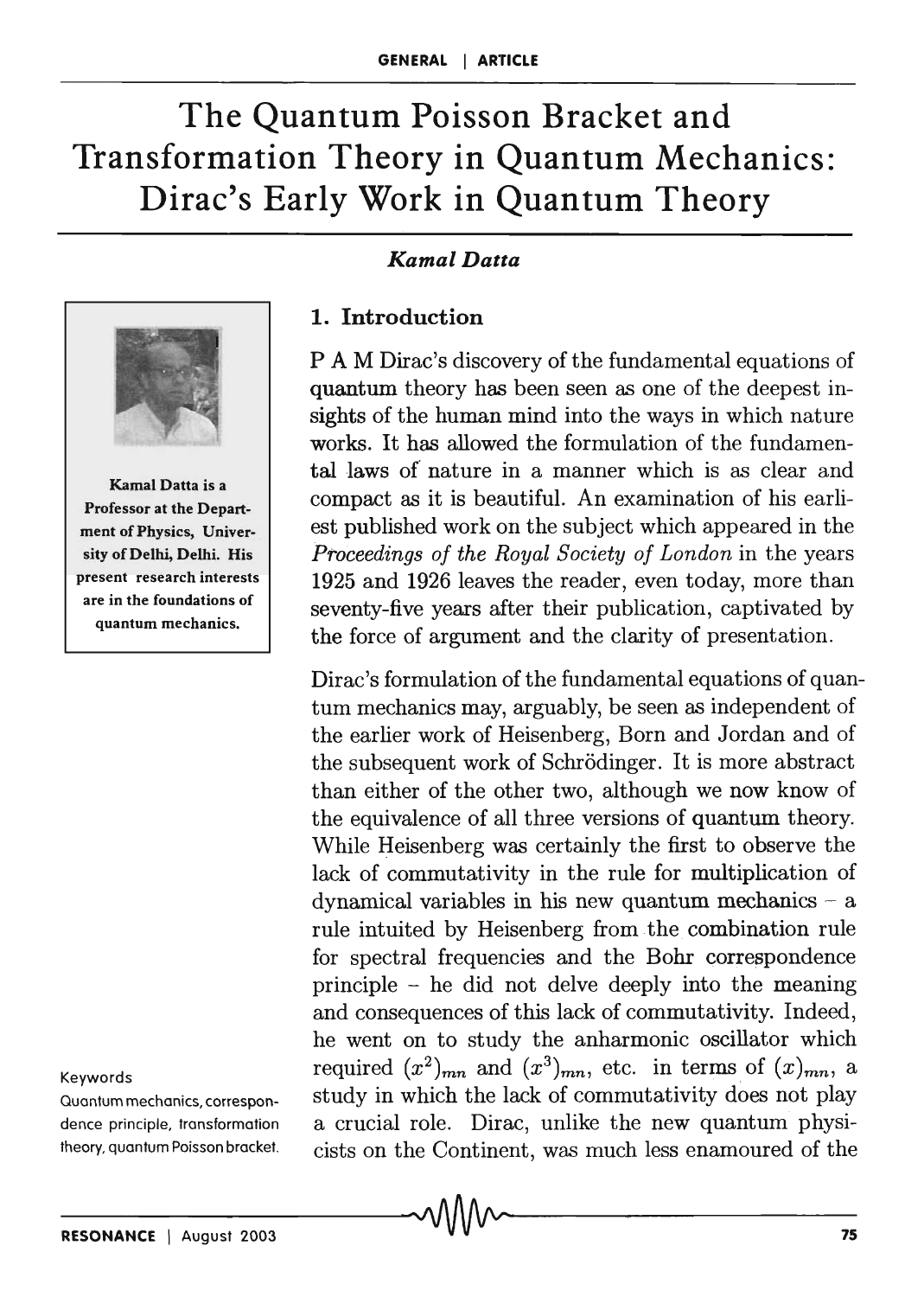correspondence principle, which he felt was vague and did not lead to precise equations. Instead, he found the lack of commutativity of products of dynamical variables much more intriguing. Having relished the beauty of the Hamiltonian formulation and the power of Hamiltonian methods in classical mechanics and observed its use by Sommerfeld in atomic systems, he was expecting some kind of connection between the new dynamics and the older Hamiltonian dynamics, at least one which would show up in the limit of large quantum numbers. In the event, the connection he discovered is of universal validity, and showed a connection between classical and quantum theory based on an equation devoid. of the 'imprecision' in the Bohr version of the correspondence principle.

# 2. The Heisenberg Product: Quantum Differentiation

Dirac starts his considerations with a multiply periodic system with *u* degrees of freedom which, for the coordinate *x* at time *t* has the multiple Fourier expansion

$$
x = \sum_{\alpha_1 \alpha_2 \dots \alpha_u} x(\alpha_1 \dots \alpha_u) \exp i(\alpha_1 \omega_1 + \dots + \alpha_u \omega_u)t
$$
  
= 
$$
\sum_{\alpha} x_{\alpha} \exp i(\alpha \omega)t.
$$
 (1)

The  $x_{\alpha}$  and the coefficients  $(\alpha \omega)$  are to be obtained classically by substitution in the equations of motion. There exist a  $u$  fold  $\infty$  of solutions, each for a set of constants  $\kappa_1$  .  $\kappa_u$  :  $x_\alpha$  and  $(\alpha\omega)$  are now functions of  $\kappa_1$  .  $\kappa_u$  and may be written as  $x_{\alpha(\kappa)}$  and  $(\alpha \omega)_{\kappa}$ . In the classical theory, the rule of composition of two harmonic components relates to the same set of  $\kappa s$  and is simple:

$$
(\alpha \,\omega)_{\kappa} + (\beta \,\omega)_{\kappa} = (\alpha + \beta, \omega)_{\kappa} \tag{2}
$$

$$
(xy)_{\alpha(\kappa)} = \sum_r x_{r(\kappa)} y_{\alpha(\kappa)-r(\kappa)} = (y x)_{\alpha(\kappa)} . (3)
$$

Having relished the beauty of the **Hamiltonian** formulation and the power of Hamiltonian methods in classical mechanics he was expecting some kind of connection between the new dynamics and the older Hamiltonian dynamics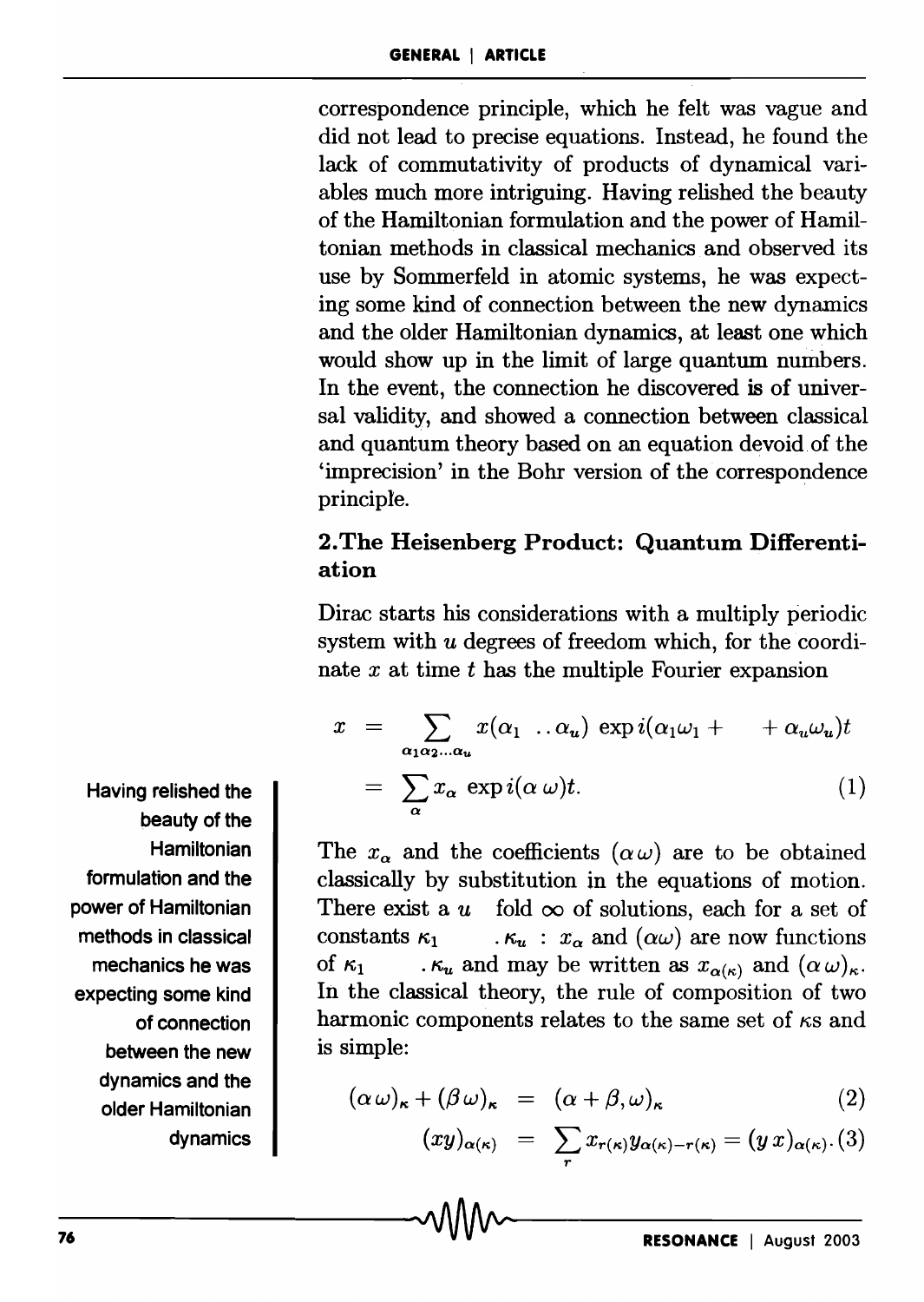In presenting the quantum situation, Dirac begins with the prescription of Heisenberg. With no equation of motion to fall back on, one assumes the *xs* and *ws* in quantum theory to depend on integer pairs  $x(n m)$ ,  $\omega(n m)$ ,  $n =$  $n_1$  *n<sub>u</sub>*, and similarly for m. The differences  $n_r$   $m_r$ ,  $r = 1$  ... *u* correspond to the preceding  $\alpha s$ , but Dirac asserted that neither the *ns* nor any function of the *ns* and *ms* play the role of the classical  $\kappa s$ , pointing out to which particular component a specific harmonic belongs. The quantum solutions are, Dirac asserted, all interlocked and must be considered as a whole. The rule of composition Dirac took from Heisenberg:

$$
\omega(n, n - \alpha) + \omega(n - \alpha, n - \alpha - \beta) = \omega(n, n - \alpha - \beta)
$$
  
i.e., 
$$
\omega(n, m) + \omega(m, k) = \omega(n, k) \qquad (4)
$$

and for the position amplitudes:

$$
(x+y)(n,m) = x(n,m) + y(n,m) \tag{5}
$$

$$
xy(n,m) = \sum_{k} x(n,k)y(k,m) \neq yx(n,m).
$$
 (6)

Taking over such a non-commutative product rule ('the Heisenberg product') Dirac addressed the problem of the quantum equations of motion. Here, he was willing to take over the classical equations, provided the order of products could be correctly decided and provided the quantum equations could be obtained by algebraic processes not involving the interchange of factors in a product and by differentiation or integration with respect to a parameter (say t): in particular, the expression for the energy or the Hamiltonian could be taken over.

However, this did not solve the quantum problem. What of the quantum conditions? This he likened to the equations of the form:

$$
\frac{\partial E}{\partial \kappa_r} = \frac{\omega_r}{2\pi}
$$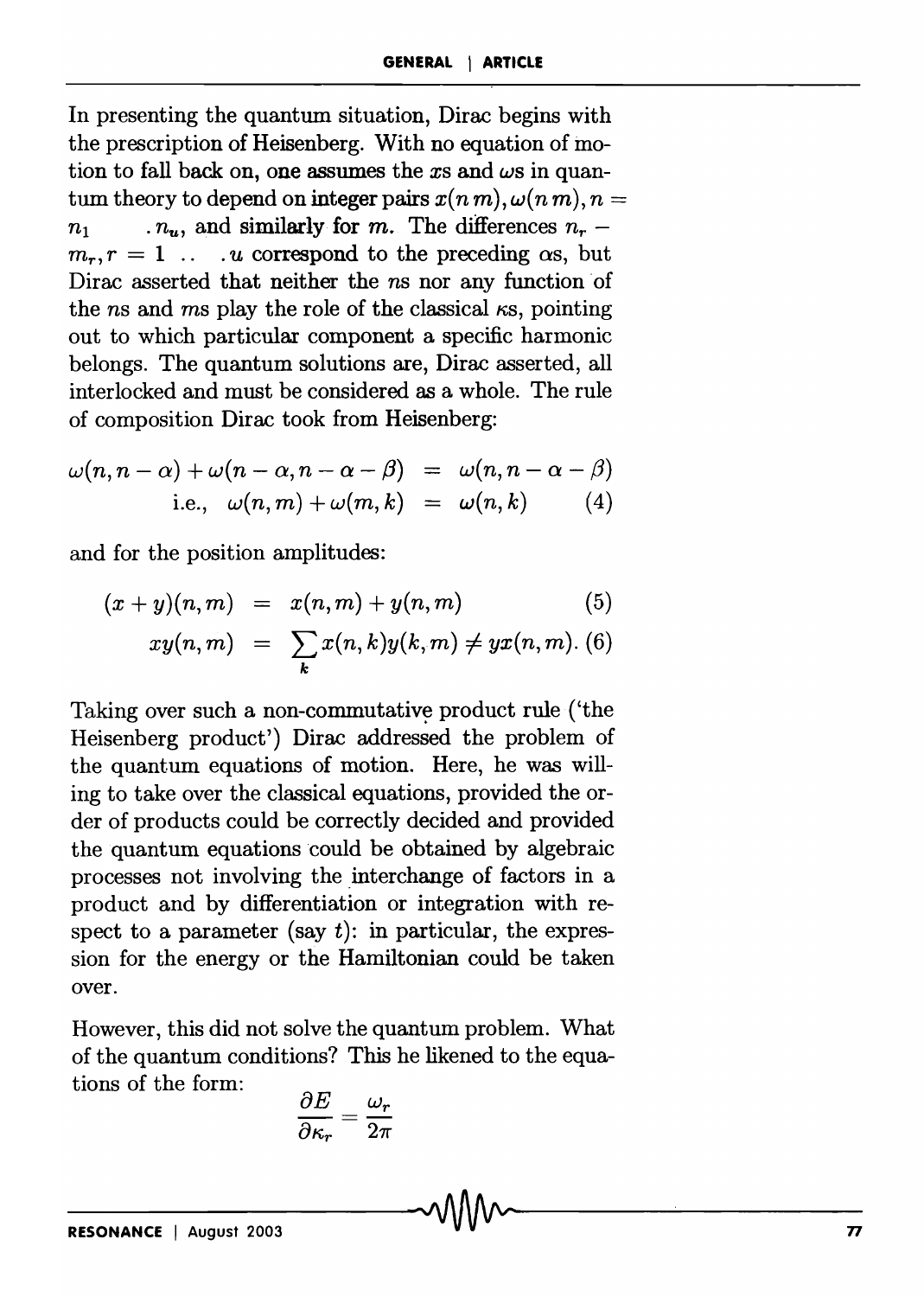allowing the identification of the  $\kappa_r$  with the action variables,  $J_r$ . In identifying the quantum equations it became necessary to consider quantum differentiation in general. Given that the most general quantum operation  $\frac{d}{dx}$  (i.e., the differentiation being performed with respect to a possible quantum variable) satisfy the requirements of linearity and the Liebnitz law:

$$
\frac{d}{dv}(x+y) = \frac{dx}{dv} + \frac{dy}{dv} \tag{7}
$$

$$
\frac{d}{dv}(xy) = \frac{dx}{dv}y + x\frac{dy}{dv} \tag{8}
$$

he proposed the most general relation linearity demands, preserving the order of factors in a product

$$
\frac{dx}{dv}(n,m) = \sum_{n'm'} a(nm;n'm') x(n'm') \qquad (9)
$$

with the coefficient  $a(nm; n'm')$  carrying a set of four integer arguments.  $Eq(8)$  for the derivative of the product is used to put a series of constraints on the *as* when the arguments satisfy various equalities or inequalities leading to the following results:

$$
a(nm;n'm) = a(nk;n'k)
$$
  

$$
a(nk';nk) \equiv a(kk') = -a(km;k'm)
$$
  

$$
a(nm;nm) = a(mm) - a(nn)
$$

leading finally to the result

$$
\frac{dx}{dv}(nm) = \sum_{k} \{x(nk)a(km) - a(nk)x(km)\} (10)
$$

$$
\frac{dx}{dv} = xa - ax.
$$
 (11)

This is an important result for it is from this that Dirac obtains the quantum Poisson Bracket and its relation with the classical one.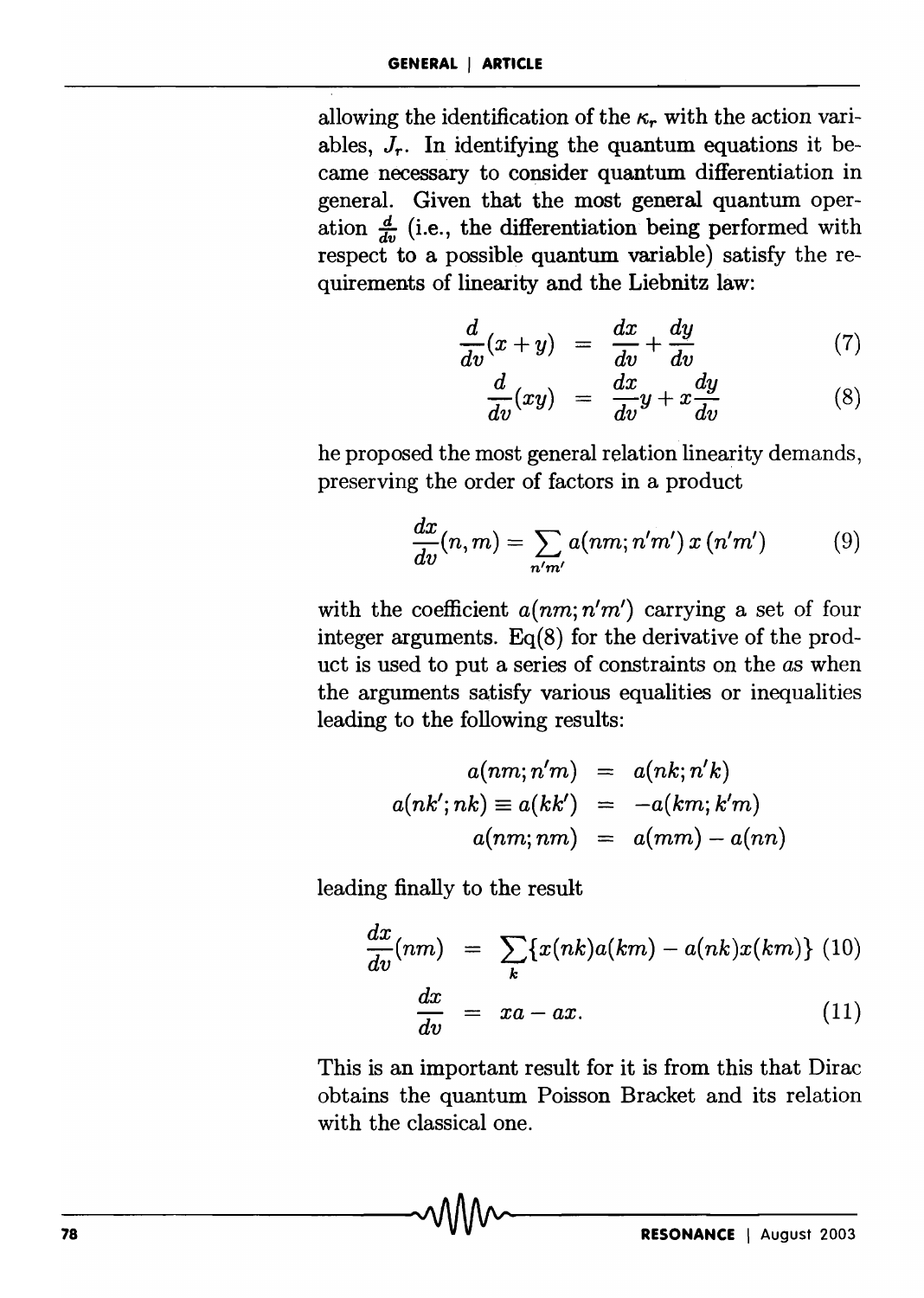# 3. Dirac's Version of the Correspondence Principle: the Quantum Poisson Bracket

To what, in classical theory, does the expression  $(xy$  $yx$ ), where x and y are dynamical variables or functions of dynamical variables, correspond? Suppose  $x(n, n-\alpha)$ varies slowly with *n,* the *ns* being large numbers while the  $\alpha s$  are small. Put

$$
x(n, n - \alpha) \equiv x_{\alpha \kappa}, \qquad (12)
$$

where  $n_r = \kappa_r h$  or  $(\kappa_r + \alpha_r)h$ , these being approximately equal. Dirac considers a typical term in the expression  $xy - yx$  viz.  $x(n, n - \alpha)y(n - \alpha - \beta) - y(n, n - \beta)x(n - \beta)$  $\beta$ ,  $n - \beta - \alpha$ ) and after simple algebraic manipulations shows the quantity to equal

$$
(\Delta x_{\alpha\kappa}y_{\beta\kappa})_{\Delta n=\beta}-(\Delta y_{\beta\kappa}x_{\alpha\kappa})_{\Delta n=\alpha}=
$$

$$
\sum_{r} \left\{ \Delta n_r \left( \frac{\Delta x_{\alpha \kappa}}{\Delta n_r} \right)_{\Delta n_r = \beta_r} y_{\beta \kappa} - \Delta n_r \left( \frac{\Delta y_{\beta \kappa}}{\Delta n_r} \right)_{\Delta n_r = \alpha_r} x_{\alpha \kappa} \right\}
$$

and since  $\Delta \kappa_r = h \Delta n_r$ 

$$
= \sum_{r} h \left\{ \beta_r \left( \frac{\partial x_{\alpha \kappa}}{\partial \kappa_r} \right) y_{\beta \kappa} - \alpha_r \left( \frac{\partial y_{\beta \kappa}}{\partial \kappa_r} \right) x_{\alpha \kappa} \right\} \qquad (13)
$$

In classical theory, for a multiply periodic system, if  $W_r$ are the angle variables =  $\omega_r \frac{t}{2\pi}$  we have  $\frac{\partial}{\partial W_a} \{y_\beta \exp(i \beta_r \omega_r t)\} = 2\pi i \beta_r y_\beta \exp(i \beta \omega t).$ 

The  $(n, m)$  component of  $(xy - yx)$  then corresponds, in the classical theory, to

$$
- \frac{ih}{2\pi} \sum_{\alpha+\beta=n-m} \sum_{r} \left\{\frac{\partial}{\partial \kappa_r} \{x_{\alpha} \exp(i\,\alpha\,\omega\,)t\} \frac{\partial}{\partial W_r} \{y_{\beta} \exp(i\,\beta\,\omega\,)t\}}{-\frac{\partial}{\partial \kappa_r} \{y_{\beta} \exp(i\,\beta\,\omega\,)t\} \frac{\partial}{\partial W_r} \{x_{\alpha} \exp(i\,\alpha\,\omega\,)t\}}\right\}
$$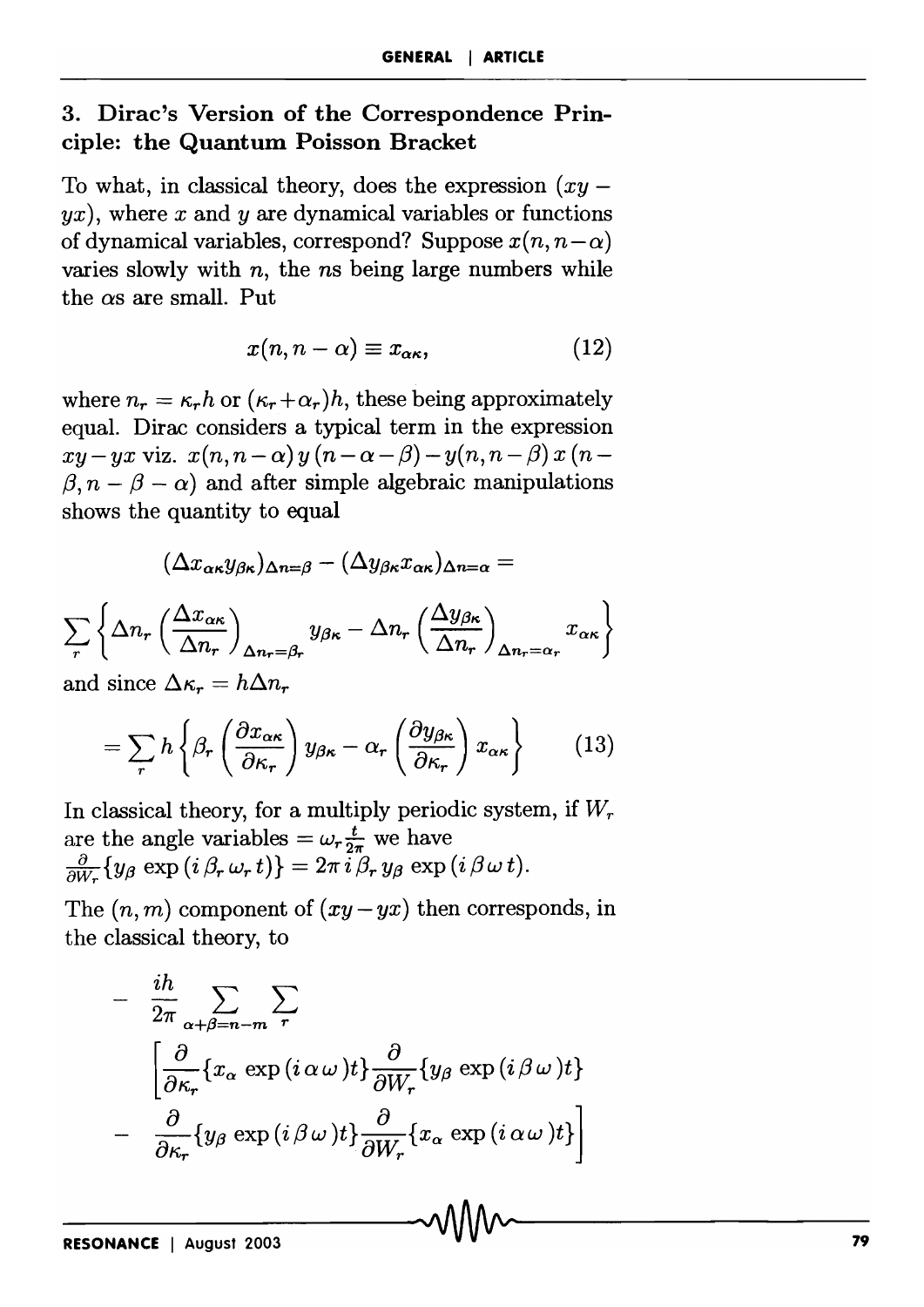Dirac is thus led to the conclusion that the difference between the Heisenberg products of two quantum dynamical variables equals  $$ their classical Poisson Bracket expression. i.e.,  $(xy - yx)$  corresponds to

$$
-\frac{ih}{2\pi}\sum_{r}\left\{\left(\frac{\partial x}{\partial \kappa_{r}}\right)\left(\frac{\partial y}{\partial W_{r}}\right)-\left(\frac{\partial y}{\partial \kappa_{r}}\right)\left(\frac{\partial x}{\partial W_{r}}\right)\right\}\qquad(14)
$$

If we set  $\kappa_R = J_r$  the action variables conjugate to  $W_r$ the classical expression for  $(xy - yx)$  becomes  $\frac{ih}{2\pi}$  times the classical Poisson Bracket

$$
[x, y]_{cl.PB} = \sum_{r} \left\{ \left( \frac{\partial x}{\partial W_r} \right) \left( \frac{\partial y}{\partial J_r} \right) - \left( \frac{\partial y}{\partial W_r} \right) \left( \frac{\partial x}{\partial J_r} \right) \right\}
$$

$$
= \sum_{r} \left\{ \left( \frac{\partial x}{\partial p_r} \right) \left( \frac{\partial y}{\partial q_r} \right) - \left( \frac{\partial y}{\partial p_r} \right) \left( \frac{\partial x}{\partial q_r} \right) \right\}
$$
(15)

where  $p_r, q_r$  are any set of conjugate canonical variables. Dirac is thus led to the conclusion that the difference between the Heisenberg products of two quantum dynamical variables equals  $\frac{ih}{2\pi}$  times their classical Poisson Bracket expression:

$$
xy-yx=\frac{ih}{2\pi}[x,y]_{cl.PB}.
$$

It is then easily checked that the expression on the left satisfies the algebraic properties of the classical Poisson Bracket, in particular the Jacobi identity

$$
[x, [y, z]]_{qu} + [z, [x, y]]_{qu} + [y, [z, x]]_{qu} = 0, \text{ where}
$$

$$
[x, y]_{qu} = (xy - yx)\frac{1}{i\hbar}, \qquad (16)
$$

which is well known to be obeyed by the classical Poisson Bracket (15).

This result obtained by Dirac for the 'Heisenberg product' from the Heisenberg-Born-Jordan combination rule and a careful analysis of the relationship with the Hamiltonian dynamics of multiply periodic systems is the first of Dirac's major contributions to the fundamentals of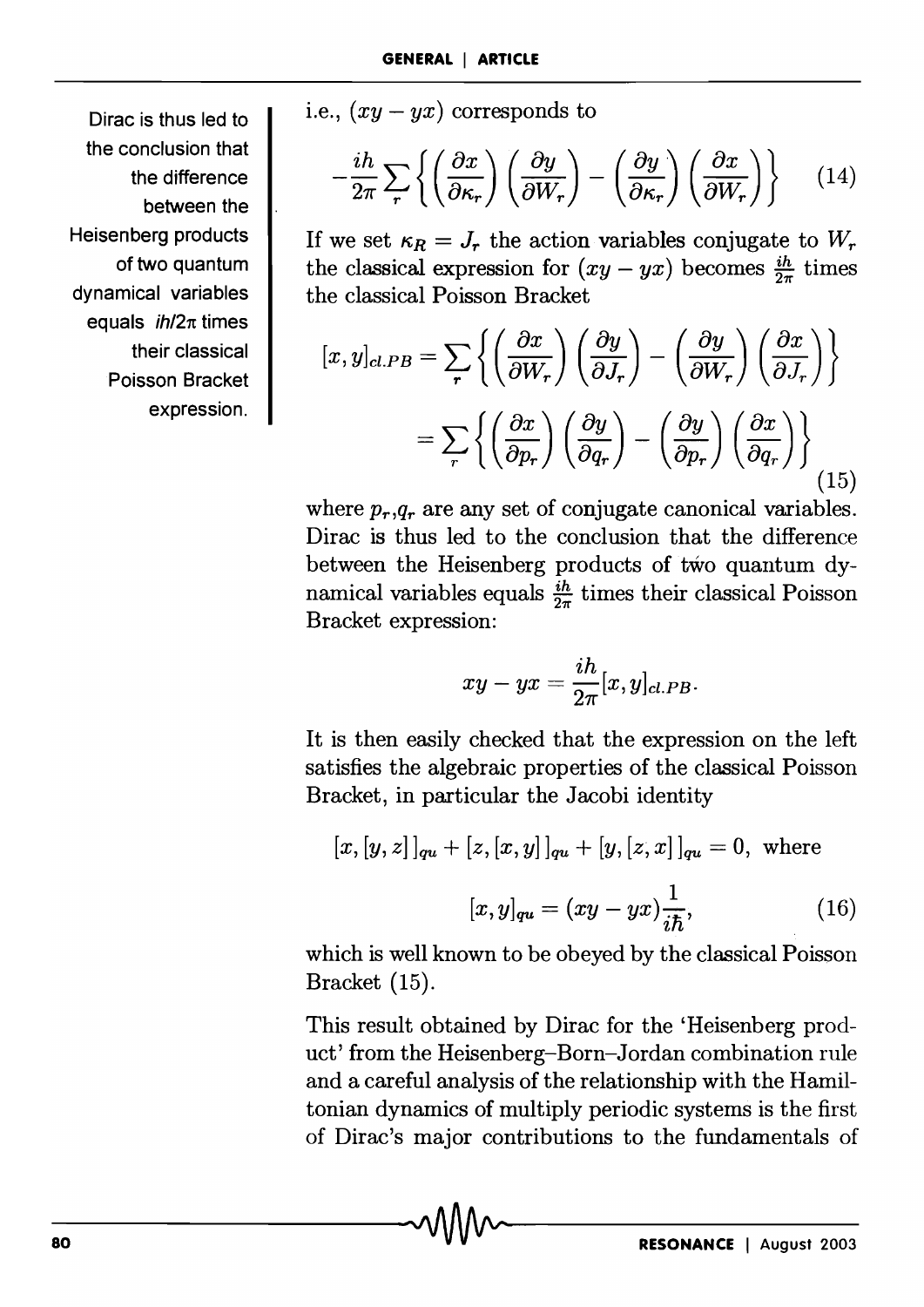quantum mechanics. It provides the most elegant formulation of the correspondence principle meant to signify the transition from classical to quantum theory and can scarcely be bettered in brevity and clarity. The fundamental quantum commutation relations follow:

$$
[q_r, p_s] = i\hbar \, \delta_{rs}, \, [q_r, q_s] = [p_r, p_s] = 0. \qquad (17)
$$

While identical commutation relations are to be found in the Born and Jordan paper *(Z.* f. *Phys,* 34 (1925)) received on Sept 27, 1925 whereas Dirac's paper was received for publication in the *Proceedings of the Royal Society of London* on Nov 7, 1925 Dirac's development of the general quantum-classical dynamical connection has proved to be one of the deepest insights into the differences between the classical and quantum descriptions df nature and has proved to be of the greatest utility in subsequent' theoretical developments. In particular, the time development of dynamical variables expressed in classical and quantum theories as

$$
\frac{dx}{dt}=[x,H]_{cl}\;;\;\frac{dx}{dt}=[x,H]_{qu},
$$

where *H* is the Hamiltonian function retain the same forms in Dirac's version of the theory.

# 4. Developments in Notation: the Transformation Theory

The next major contribution of Dirac, which included an important contribution to notation, was a paper entitled 'The Physical Interpretation of Quantum Dynamics' received for publication in the *Proceedings of the Royal Society,* London on Dec 2, 1926. In this paper, Dirac laid out the general principles of the new theory in a form which has survived. While his ingenious and elegant notation of bras and kets for states, dynamical variables, matrix elements, etc. does not appear in this paper in the version currently in use, the precursor to Dirac's development of the general quantum-classical dynamical connection has proved to be one of the deepest insights into the differences between the classical and quantum descriptions of nature.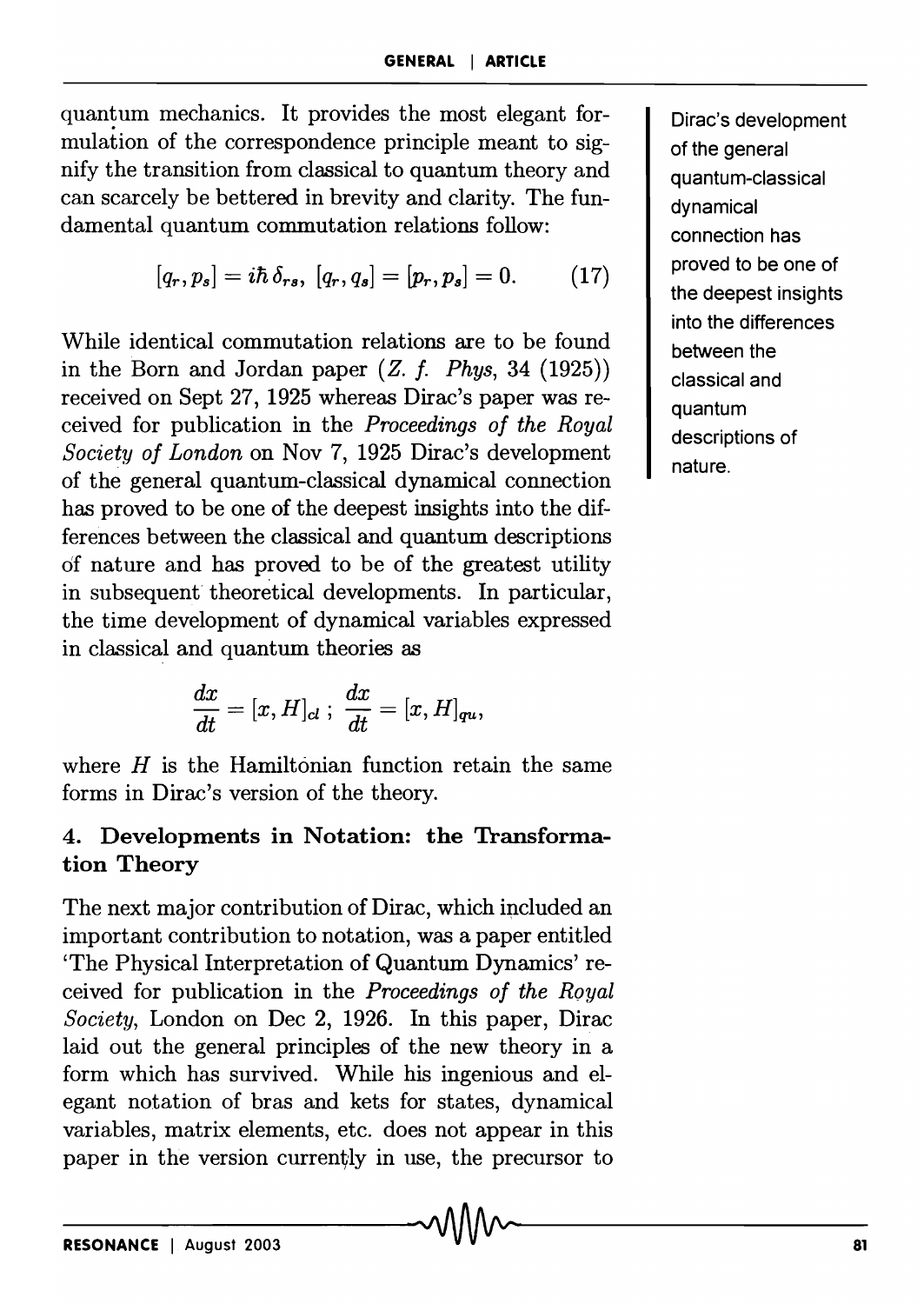it can be seen in a form described "as an attempt to simplify the notation a little" This is also the paper in which Dirac introduces and uses the  $\delta$  function extensively. He rediscovers the Schrödinger equation as a differential equation which is satisfied by the particular transformation function which carries one from the description in which the coordinate variables are diagonal to one in which such is the case with the Hamiltonian function. The range of ideas is wide and covers the physical interpretation of the theory in terms of probabilities and probability densities related to experiments. The results presented in this paper are deep and far reaching.

The paper begins with matters of notation. The matrix representing a dynamical variable *9* may be labeled by any set of constants of the motion, e.g. the value of a time varying coordinate at a particular instant of time. These are ordinary numbers *(c-*numbers). If these are  $\alpha, \alpha', \alpha''$  ( $\alpha$  stands collectively for the set  $\alpha_1, \alpha_2, \alpha_3$ for a system with *u* degrees of freedom) then  $g \equiv g(\alpha', \alpha'')$ .  $\alpha'$ ,  $\alpha''$ , etc. may take on values in a discrete set or in the continuum or in both: Dirac considers the case of the continuum as being the more general. Matrix multiplication then is written

$$
ab(\alpha', \alpha'') = \int a(\alpha', \alpha''') d\alpha''' b(\alpha''', \alpha'')
$$
 (18)

 $d\alpha''' \equiv d\alpha'''_1$  .  $d\alpha'''_u$  necessarily runs over the entire range of the parameters. Introducing the  $\delta$  function the unit matrix is written as

$$
1(\alpha', \alpha''') = \delta(\alpha'_1 - \alpha''_1) \qquad \delta(\alpha'_u - \alpha''_u). \qquad (19)
$$

Examining the fundamental problem of Heisenberg's matrix mechanics viz. finding a diagonal Hamiltonian such that the equation of motion

$$
gH - Hg + i\hbar \frac{\partial g}{\partial t} = i\hbar \,\dot{g} \tag{20}
$$

subject to the quantum conditions

$$
q_r p_s - p_s q_r = i\hbar \delta_{rs} \tag{21}
$$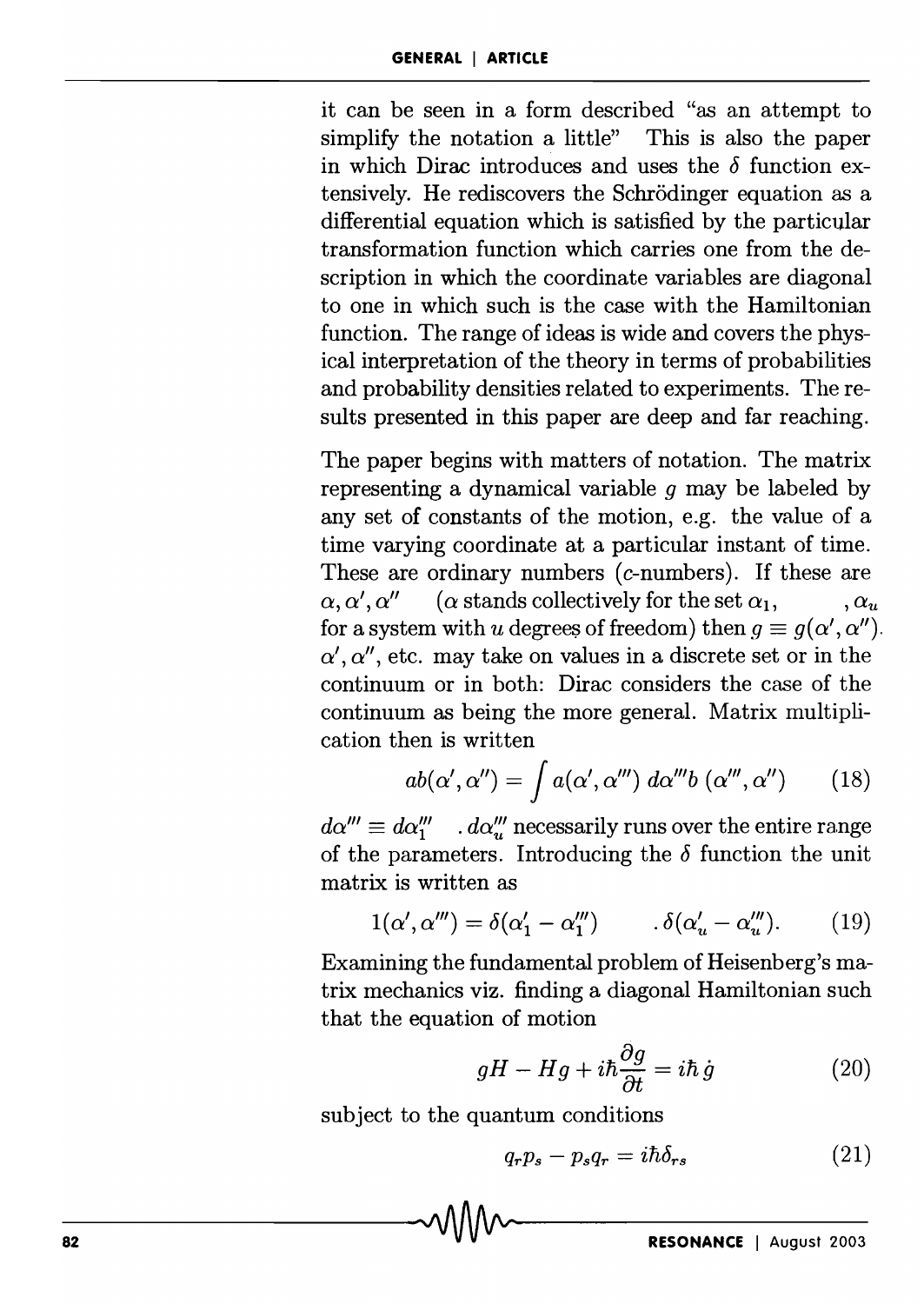are satisfied, Dirac noted (as had Born, Heisenberg and Jordan) the invariance of the theory under canonical transformations of the form

$$
G = b\,g\,b^{-1}, \text{where } b \text{ is any matrix} \tag{22}
$$

G satisfies the same algebraic relations as g; if *9* is hermitian, so is G if b and  $b^{-1}$  are conjugate imaginaries. In the notation of matrix products, (20), we have

$$
G(\alpha', \alpha'') = \int \int b(\alpha', \alpha''') d\alpha''' g(\alpha''', \alpha'''') d\alpha''''
$$

$$
b^{-1}(\alpha'''', \alpha'').
$$
 (23)

Since permutations of the rows of  $G$  accompanied by identical permutations of the columns may be made without altering the matrix in any way, there is no I-I correspondence between the rows and columns of the original and transformed matrices. Thus a better notation is

$$
G(\xi',\xi'') = \int \int b(\xi',\alpha') \; d\alpha' \; g(\alpha',\alpha'') \; d\alpha'' \; b^{-1}(\alpha'',\xi'')
$$
\n(24)

with the  $\xi$ s having no connection with the  $\alpha$ s except that they run over the same ranges. This labelling of the matrices ensures that

$$
\xi_r(\xi',\xi'') = \xi'_r \, \delta(\xi'_1 - \xi''_1) \qquad \delta(\xi'_u - \xi''_u) \n= \xi'_r \, \delta(\xi' - \xi''). \qquad (25)
$$

Simplifying the notation further, Dirac notes that since *9* and G represent the same dynamical variable in different schemes the same letter may be used for them; the change of schemes may be made explicit only in their arguments. The letters  $b$  and  $b^{-1}$  connecting the two schemes are also unnecessary:

$$
g\left(\xi',\xi''\right)=\int (\xi'\mid\alpha')\;d\alpha'\;g(\alpha',\alpha'')\;d\alpha''\;(\alpha''\mid\xi'').\quad(26)
$$

We see in this equation the appearance of the bra-ket notation which Dirac later developed in his treatise 'The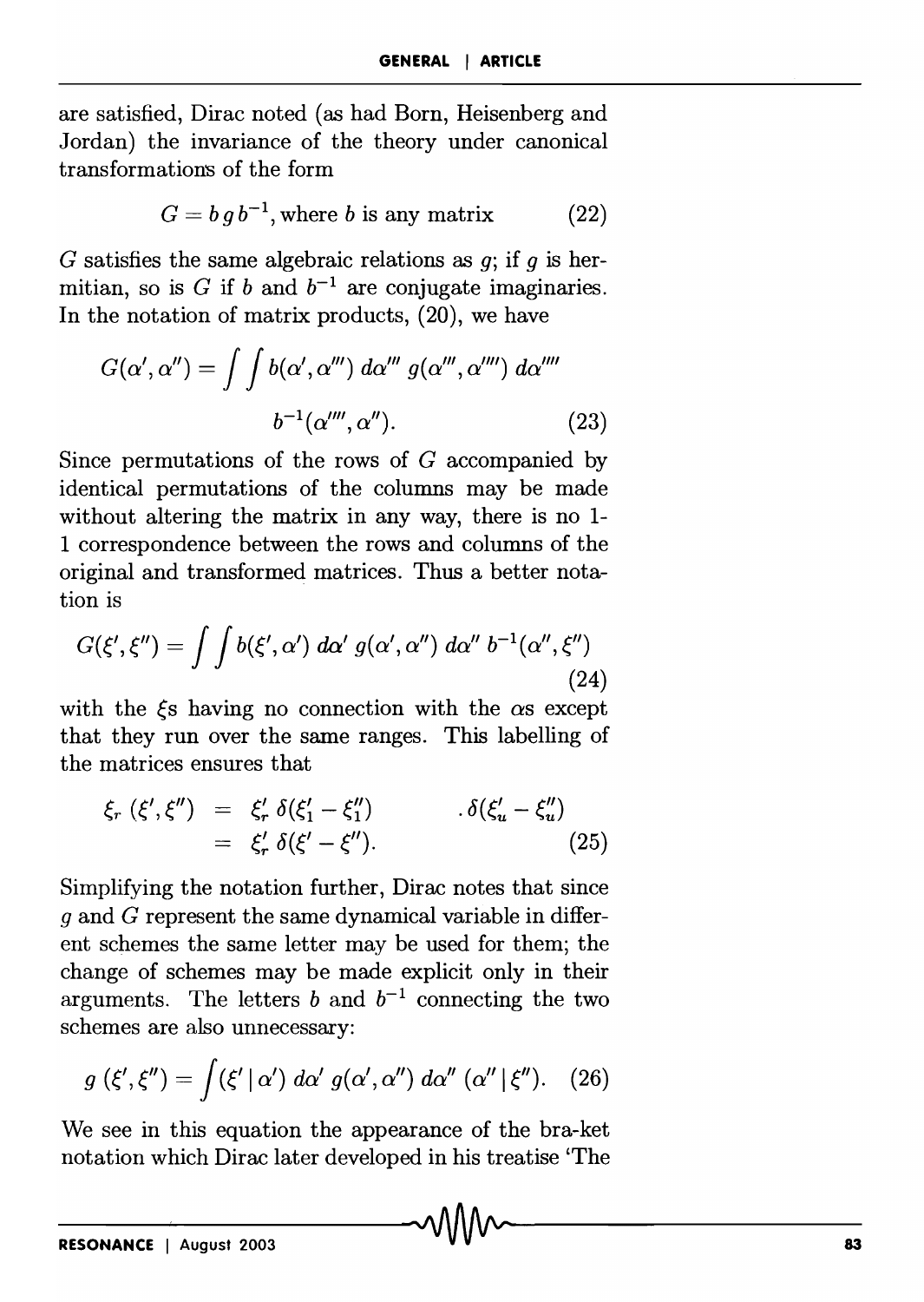Principles of Quantum Mechanics'. In this notation we would write (26) as

$$
\langle \xi' \mid g \mid \xi'' \rangle = \int \int d\alpha' \, d\alpha'' \, \langle \xi' \mid \alpha' \rangle \, \langle \alpha' \mid g \mid \alpha'' \rangle \, \langle \alpha'' \mid \xi'' \rangle. \tag{27}
$$

Where for conjugate variables Dirac writes

$$
\xi(\xi',\xi'') = \xi' \delta(\xi'-\xi'')
$$
  
\n
$$
\eta(\xi',\xi'') = -i \hbar \delta'(\xi'-\xi'')
$$

we would write, in his later notation,

$$
\begin{array}{rcl}\n\langle \xi' \mid \xi \mid \xi'' \rangle & = & \xi' \, \delta(\xi' - \xi'') \\
\langle \xi' \mid \eta \mid \xi'' \rangle & = & -i \, \hbar \, \delta'(\xi' - \xi'')\n\end{array}\n\tag{28}
$$

and, more generally,

$$
\langle \xi' \mid \eta^n \mid \xi'' \rangle = (-i \hbar)^n \delta^{(n)}(\xi' - \xi''). \tag{29}
$$

Having devised a notation which satisfied his general requirements, Dirac considers the properties of the transformation functions. From the equation

$$
\eta(\xi', \alpha') = \int \eta(\xi', \xi'') d\xi''(\xi'' \mid \alpha')
$$
  
=  $-i \hbar \int \delta'(\xi' - \xi'') d\xi''(\xi'' \mid \alpha')$   
one has  $\eta(\xi', \alpha') = -i \hbar \frac{\partial}{\partial \xi'}(\xi' \mid \alpha')$ . (30)

If one has an arbitrary function of  $\xi$ 

$$
f(\xi) (\xi', \alpha') \equiv \langle \xi' | f(\xi) | \alpha' \rangle = f(\xi') (\xi' | \alpha'). \quad (31)
$$

Similarly, one has

$$
f(\xi,\eta)(\xi',\alpha') = f\left(\xi', -i\,\hbar\frac{\partial}{\partial\xi'}\right)(\xi' \mid \alpha'). \tag{32}
$$

This formula is now used to obtain a matrix representation that makes any specified function of the dynamical